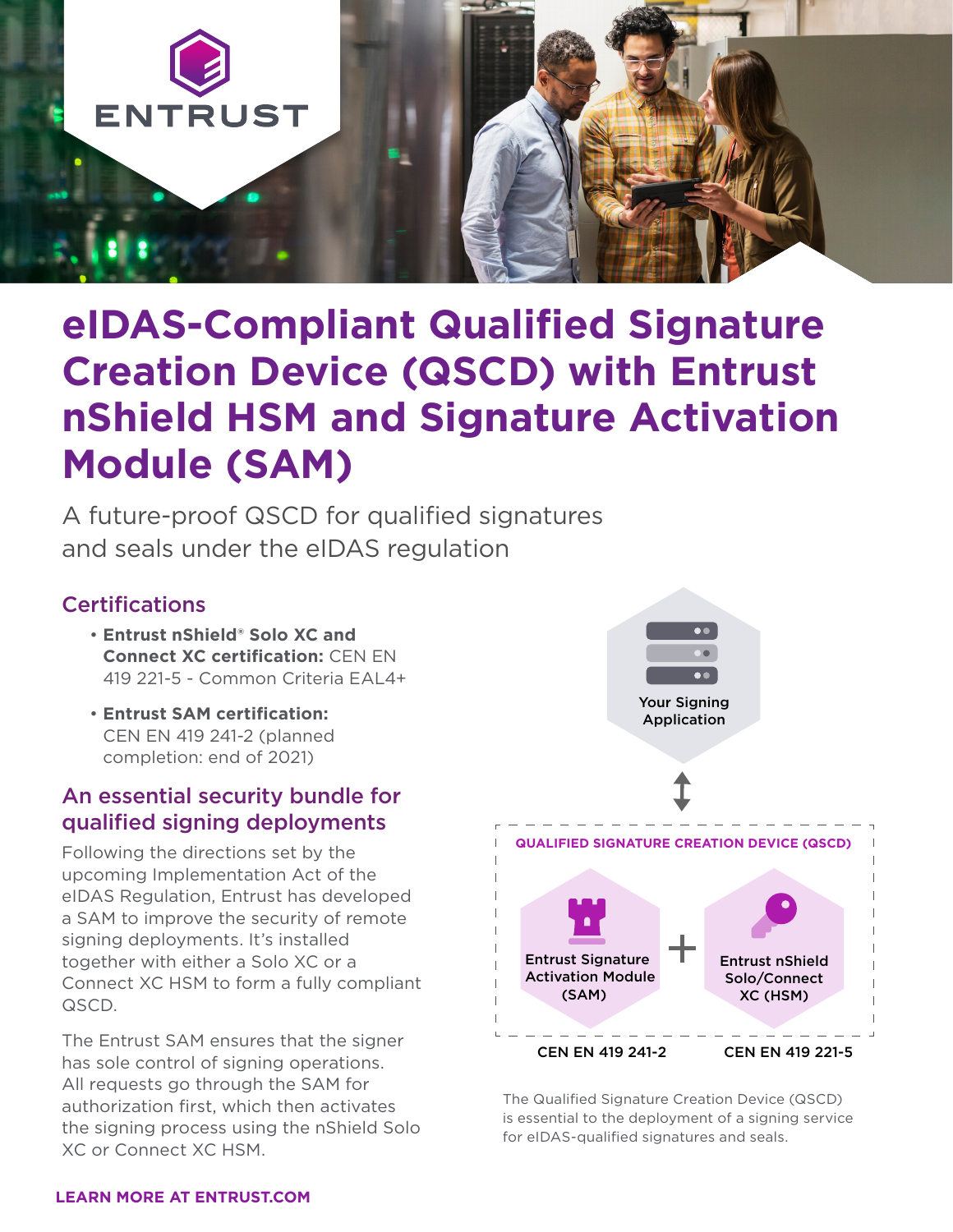### Understanding eIDAS compliance requirements for QSCDs

The QSCD concept is uniquely tied to eIDAS. It is a mandatory element for the generation of "qualified" signatures and seals, which have the highest level of legal recognition in the European Union. Without a QSCD, a qualified trust service provider (QTSP) can only generate "advanced" signatures and seals.

There are currently two CEN Protection Profiles for QSCD requirements:

- **CEN EN 419 241-2:** Protection Profile for the SAM
- **CEN EN 419 221-5:** Protection Profile for the HSM

Although these two standards were introduced a few years ago, the European Commission has not added them yet to their list of mandatory standards for eIDAS compliance.1 Since there are currently no standards to refer to, QSCD conformity can be certified by appropriate public or private bodies chosen directly by Member States.

However, once the next Implementing Act of eIDAS is released, the two CEN technical standards above are expected to be added to the eIDAS standards list and become the new norm for QSCD conformity throughout the European Union.

### The role of the Entrust nShield HSM in a QSCD

In a "server signing" system for remote signatures and seals, end-users do not have physical access to their signing keys; the signing service generates both keys and signatures on their behalf. It is therefore paramount to provide strong guarantees of the authenticity, integrity, and reliability of the service.

Signing keys used outside of the protected boundary of a certified HSM can be vulnerable to attacks, which can lead to security breaches. HSMs offer a proven and auditable way to secure valuable cryptographic material.

The Entrust nShield Solo XC and Connect XC HSMs – also refered to as "cryptographic module" (CM) in technical descriptions – are both Common Criteria (CC) CEN EN 419 241-5 certified. Their function is to generate and encrypt signing keys as well as generate digital signatures upon request.

The nShield Solo XC is a PCIe card for embedding in appliances or servers, while the Connect XC is a Network-attached appliance.

In a QSCD configuration that incorporates the Entrust SAM (see diagram on next page), the Entrust nShield HSM – either Solo XC or Connect XC – receives all key operation requests directly from the Entrust SAM.

<sup>1</sup>The eIDAS Regulation itself does not contain any technical guidelines. Rather, it is a list of certifications from other standardization bodies (such as ETSI or CEN) that the European Commission requires all TSPs to obtain in order to become eIDAS-compliant.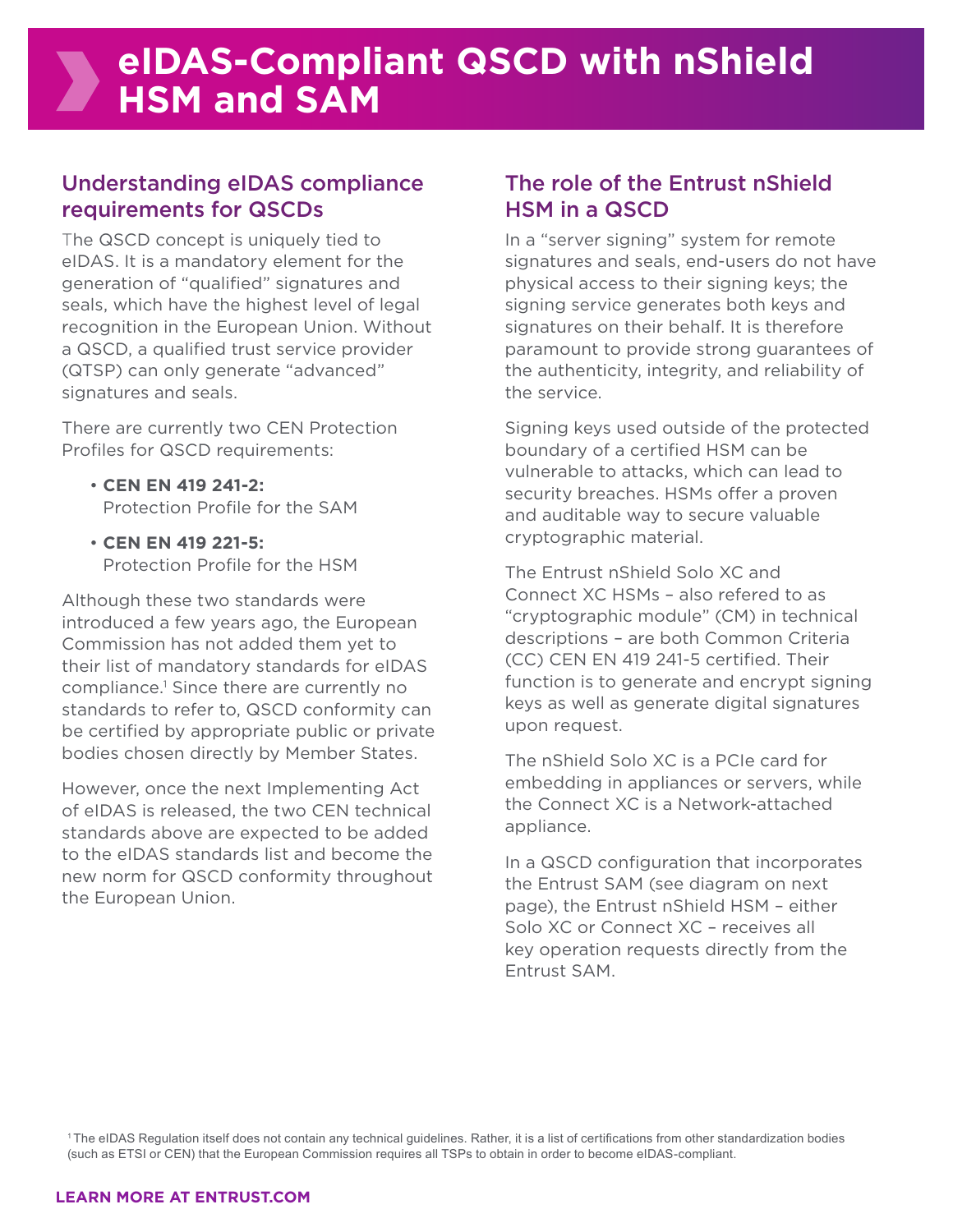## **eIDAS-Compliant QSCD with nShield HSM and SAM**

### The role of the Entrust Signature Activation Module (SAM) in a QSCD

The Entrust SAM is a security intermediate between your server signing applications and your Entrust nShield Connect XC CC eIDAS HSMs.

The Entrust SAM was built for compliance with CEN EN 419 241-2 standard, and is currently going through the associated Common Criteria certification process (estimated completion: end of 2021). The Entrust SAM verifies the origin and

authenticity of signature requests and authorizes all key-related activities, including key generation, key assignment, key deletion, and signing operations.

In essence, the Entrust SAM guarantees with a high level of confidence that signing keys are used under the signer's sole control.

#### **HOW IT WORKS**



Example of server signing system implementation with a QSCD including the Entrust SAM and the Entrust nShield Solo XC or Connect XC HSM. The architecture shows a simplified workflow focusing on the QSCD.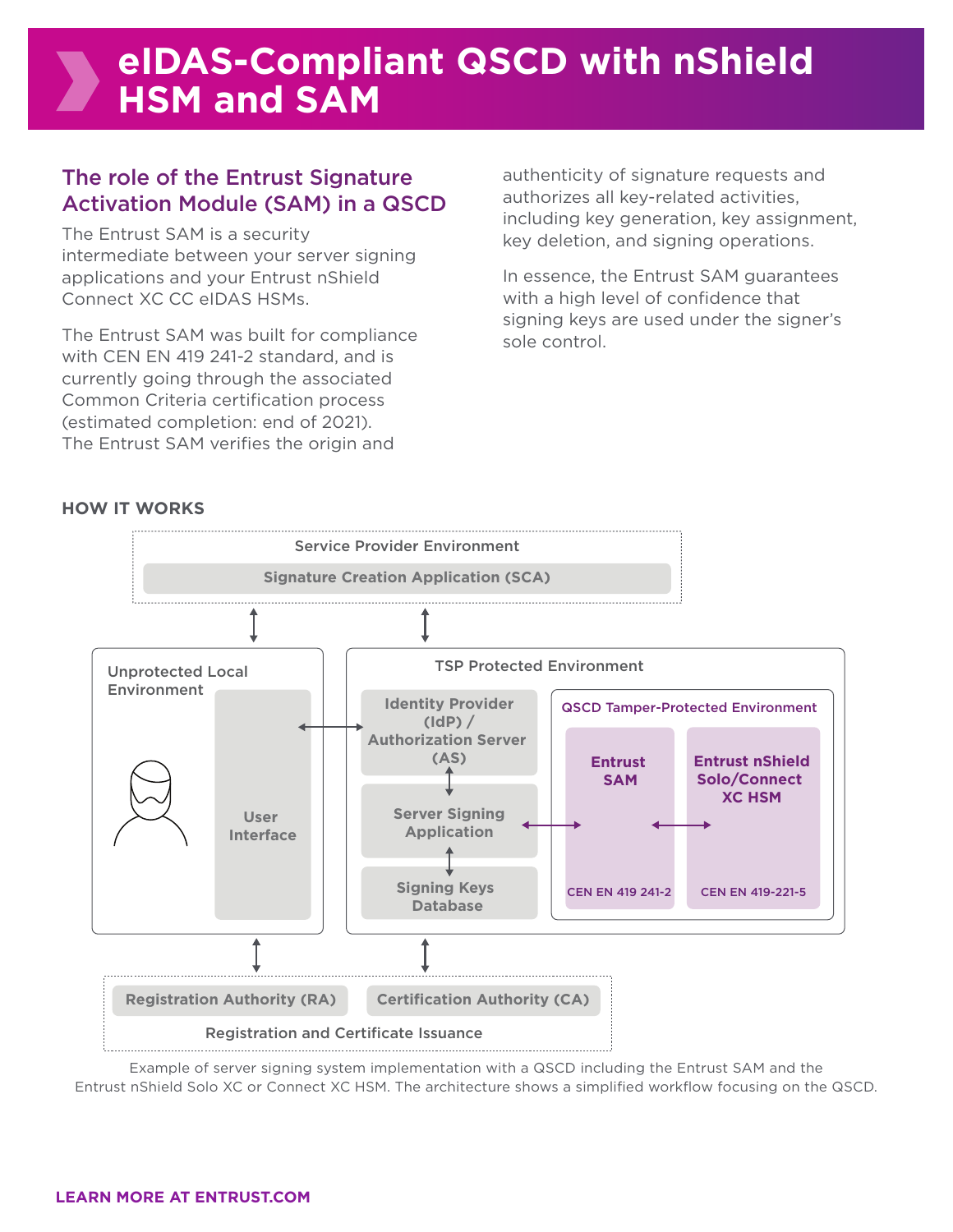## **eIDAS-Compliant QSCD with nShield HSM and SAM**

#### Professional Services

In addition to the Entrust SAM and the nShield Solo XC and Connect XC HSMs, Entrust Professional Services are available to help you deploy your signing solutions, whether you are a TSP or an integrator.

Professional services include:

- Digital signing readiness workshops
- Design and deployment documentation preparation
- Developer support services

The Entrust Professional Services team also offers unmatched expertise in designing and implementing crypto applications for the world's most securityconscious organizations. And they work closely with clients to design and deploy the right solution for their unique environments and to leave their teams with the knowledge to maintain it for years to come.

#### Why work with Entrust

Entrust has an unrivaled expertise in PKI, HSMs, and digital signing services.

Thanks to our unique product capabilities and expertise, we can cover a very large range of requirements, from individual signing components to a full signing infrastructure.

Our nShield HSMs are among the highestperforming, most secure, and easiestto-integrate HSM solutions available, facilitating regulatory compliance and delivering the highest levels of data and application security for enterprise, financial, and government organizations.